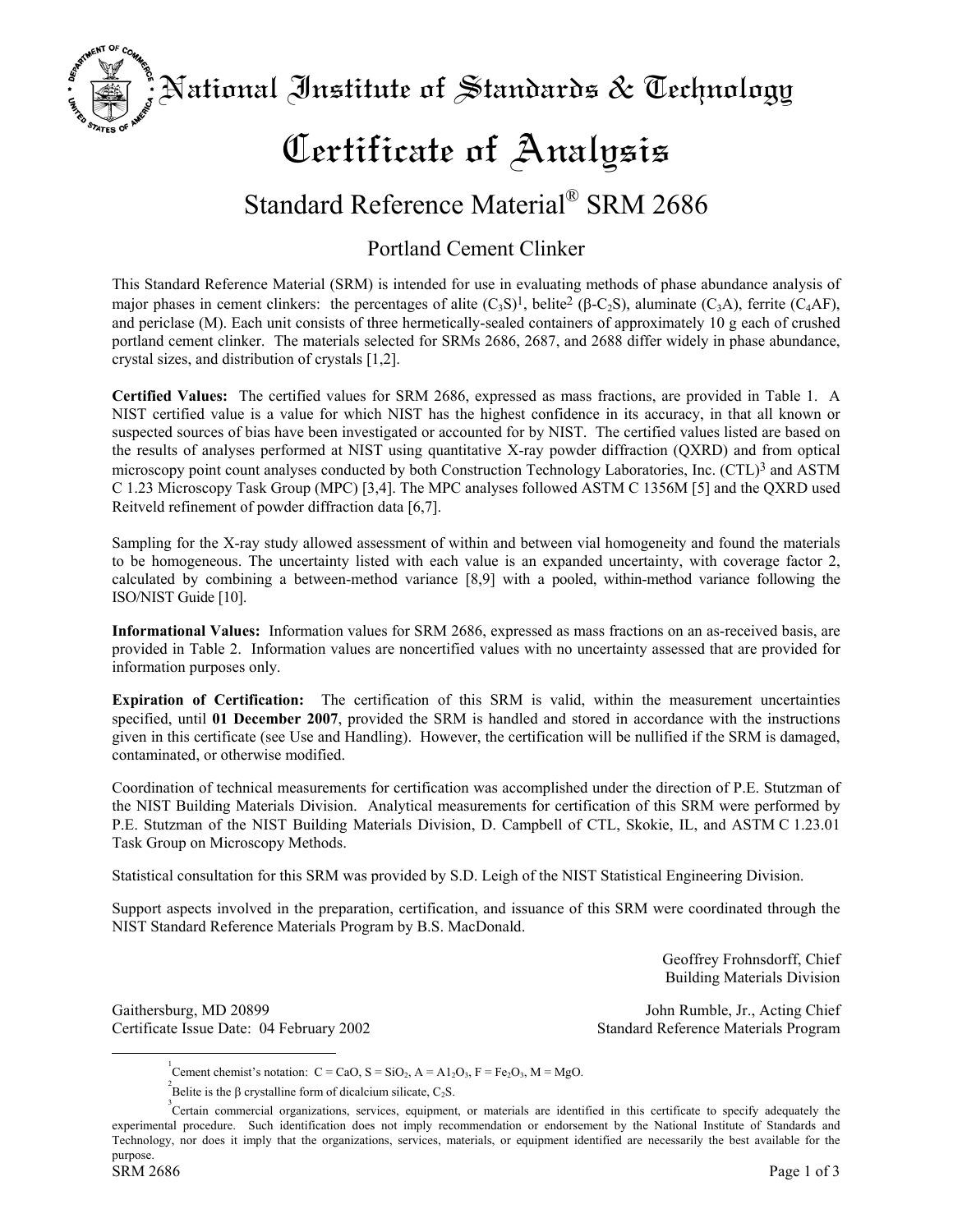**Stability:** This material is considered to be stable during the period of certification. NIST will monitor this material and will report any significant changes in certification to the purchaser as mentioned at the end of this document.

**Source and Processing:** A portion of the bulk material used for SRM 2686 had been used to make approximately 2500 vials of RM 8486 Portland Cement Clinker released in 1989. Details of the original processing of this bulk material are provided in the Report of Investigation for RM 8486 [1]. In 2000, the remaining bulk material was divided by the spinning riffler technique into vials containing approximately 10 g each and capped. Each vial was sealed in a foil bag and subsequently issued in sets of three vials as SRM 2686.

**Use and Handling:** Cement clinker is hygroscopic and storage over desiccant is recommended to minimize the effects of exposure to humidity. Changes in the appearance of the etched surface of polished sections, particularly the appearance of free lime, if present, which hydrates to epezite (calcium hydroxide) indicate change due to moisture exposure. Epezite exhibits a popcorn-like texture and high topographic relief. For XRD analysis, the presence of calcium hydroxide or calcium carbonate may be taken as an indication that moisture has altered the free lime. For XRD powders, heat-treating to 450 °C converts calcium hydroxide back to free lime without other alteration.

### Table 1. Certified Values for SRM 2686

Major phases in cement clinker, expressed as mass fractions (in %), with mean and expanded uncertainty ( $U = 2 u_c$ ) at an approximate confidence level at 95 % [9,10].

| Mass Fraction<br>$(\%)$ |          |     |
|-------------------------|----------|-----|
| 58.6                    | 士        | 4.0 |
| 23.3                    | $_{\pm}$ | 2.8 |
| 14.1                    | 士        | 1.4 |
| 2.3                     | 士        | 2.1 |
| 3.3                     | 士        | 19  |
|                         |          |     |

| Table 2. Informational Values for SRM 2686 |  |
|--------------------------------------------|--|
|--------------------------------------------|--|

Elemental constituents determined by X-ray fluorescence spectrometry [1] and expressed as the chemical forms and in the order given in ASTM C 114-00, Section 3, Table 1 [12].

| Constituent                    | Mass Fraction<br>$(\%)$ | Constituent       | Mass Fraction<br>$(\%)$ | Constituent      | <b>Mass Fraction</b><br>$(\%)$ |
|--------------------------------|-------------------------|-------------------|-------------------------|------------------|--------------------------------|
| SiO <sub>2</sub>               | 22.48                   | MgO               | 4.73                    | TiO <sub>2</sub> | 0.25                           |
| $Al_2O_3$                      | 4.70                    | SO <sub>3</sub>   | 0.27                    | $P_2O_5$         | 0.06                           |
| Fe <sub>2</sub> O <sub>3</sub> | 3.60                    | Na <sub>2</sub> O | 0.10                    | $Mn_2O_3$        | 0.10                           |
| CaO                            | 63.36                   | $K_2O$            | 0.42                    | SrO              | 0.05                           |
|                                |                         |                   |                         | L.O.I.           | 0.16                           |

Free Lime (mass fraction): 0.3 %\*

\*Based on optical microscopy and atomic absorption analysis of an ethyl acetoacetate extraction

| <b>Calculated Compounds</b><br>(per ASTM C 150-98) |    |
|----------------------------------------------------|----|
| $C_3S$                                             | 50 |
| $C_2S$                                             | 27 |
| $C_3A$                                             | 6  |
| $C_4AF$                                            |    |